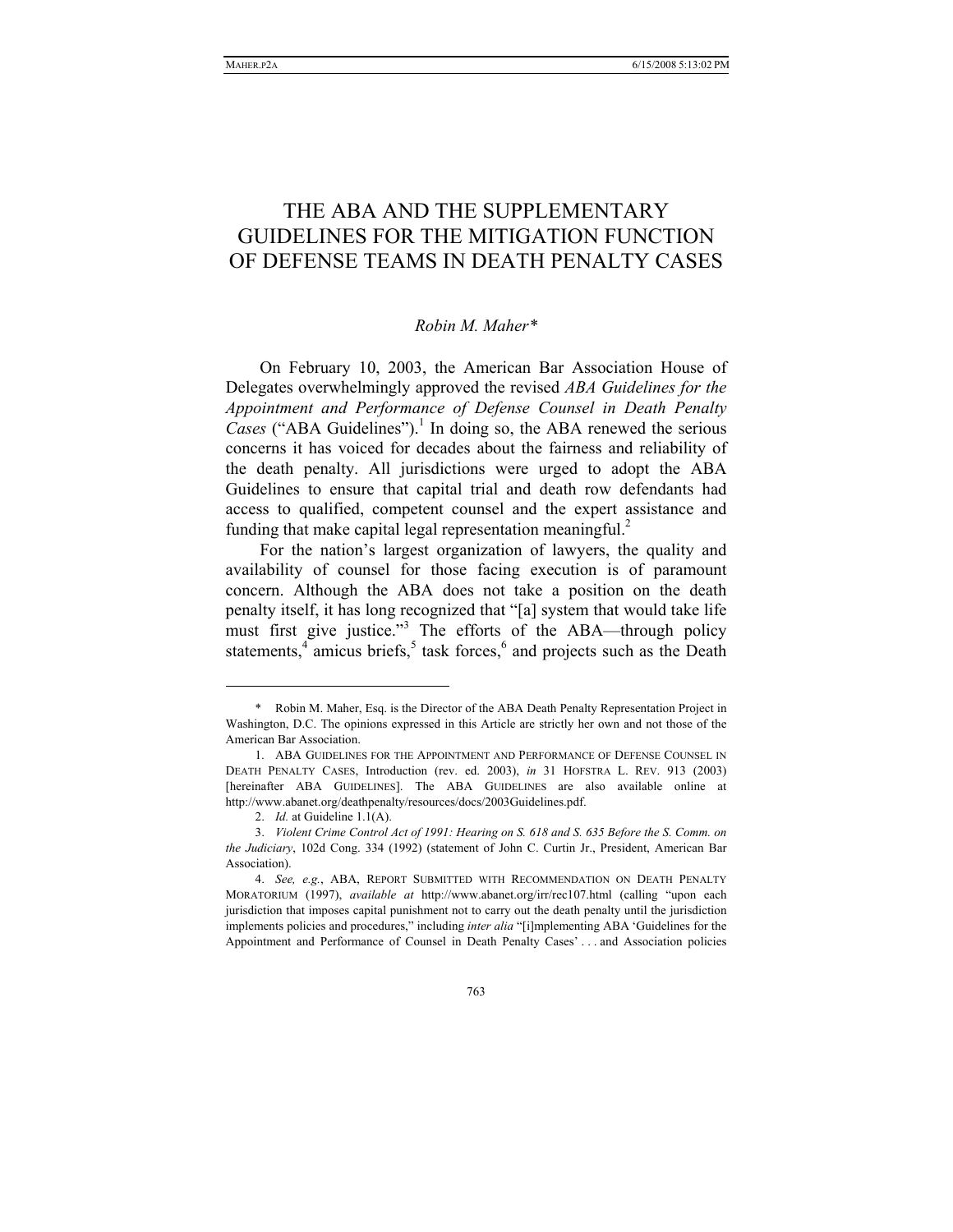intended to encourage competency of counsel in capital cases," "to . . . ensure that death penalty

cases are administered fairly and impartially, in accordance with due process, and . . . minimize the risk that innocent persons may be executed"); ABA, REPORT SUBMITTED WITH RECOMMENDATION ON ACCESS TO COUNSEL IN THE MILITARY FOR POST-CONVICTION HABEAS CORPUS DEATH PENALTY CASES (1996), *available at* http://www.abanet.org/legalservices/downloads/sclaid/ 101b.pdf (urging "that military capital prisoners be provided with the same opportunity for the assistance of counsel in seeking federal post-conviction habeas corpus relief as is now provided by federal law for persons sentenced to death in the civilian courts"); ABA, REPORT SUBMITTED WITH RECOMMENDATION ON COMPETENT COUNSEL IN DEATH PENALTY CASES (1990), *available at*  http://www.abanet.org/irr/feb90.html ("[S]tate and federal governments should be obligated to provide competent and adequately compensated counsel for capital defendants/appellants/petitioners, as well as to provide sufficient resources for investigation, expert witnesses, and other services, at all stages of capital punishment litigation. The American Bar Association Guidelines for the Appointment and Performance of Counsel in Death Penalty Cases should govern the appointment and compensation of counsel."); ABA, REPORT SUBMITTED WITH RECOMMENDATION ON GUIDELINES FOR COUNSEL IN DEATH CASES (1989) (adopting the ABA GUIDELINES FOR THE APPOINTMENT AND PERFORMANCE OF DEFENSE COUNSEL IN DEATH PENALTY CASES (1998) [hereinafter 1989 GUIDELINES] and urging the adoption of the of the Guidelines by any entity providing counsel in capital cases); ABA, REPORT SUBMITTED WITH RECOMMENDATION ON REPRESENTATION PLAN FOR HABEAS CORPUS IN DEATH PENALTY CASES (1987), *available at* http://www.abanet.org/legalservices/downloads/sclaid/125.pdf ("[T]he American Bar Association urges each federal district and circuit court to adopt and each federal circuit judicial council to approve a plan for providing representation in federal habeas corpus death penalty proceedings which includes," among other things: (1) "appointment and compensation of counsel, and of expert legal consultants if requested by counsel, in every federal habeas corpus death penalty case whether or not the petition was prepared, or counsel previously appeared, pro bono;" (2) "the appointment for federal habeas corpus proceedings of eligible attorneys who provided representation in the state post-conviction proceedings for the same case, unless the petitioner objects for cogent reasons, there is evidence of a conflict, or other good cause appears for appointing new counsel;" (3) "the appointment of two attorneys in every federal habeas corpus death penalty case as counsel of record;" (4) "pre-assignment screening of attorneys considered for appointment to such cases to assure that only trained and experienced attorneys are appointed;" and (5) "support for creation of state and regional centers to provide expert advice and assistance to appointed counsel in federal habeas corpus death penalty litigation." The ABA also urged the federal courts "to ensure the maximum extent of coordination and consistency concerning the standards and procedures governing appointment of counsel in state and federal post-conviction proceedings involving death penalty cases."); ABA, REPORT SUBMITTED WITH RECOMMENDATION ON APPOINTMENT OF TWO ATTORNEYS IN DEATH PENALTY CASES (1985), *available at*  http://www.abanet.org/legalservices/downloads/sclaid/109.pdf (recommending that "two attorneys shall be appointed as trial counsel to represent the defendant" in a death penalty case); ABA, REPORT SUBMITTED WITH RECOMMENDATION ON RIGHT TO COUNSEL IN POST-CONVICTION DEATH CASES (1979), *available at* http://www.abanet.org/legalservices/downloads/sclaid/102b.pdf ("[T]he American Bar Association recommends that the United States Supreme Court adopt a rule providing for appointment of counsel to prepare petitions for discretionary review of state court convictions, including appropriate postconviction or clemency petitions if necessary, in death penalty cases where the defendant cannot afford to hire counsel," "offer to assist . . . in identifying qualified attorneys who are willing to accept appointment," and "recommend to Congress that the Criminal Justice Act . . . be amended to provide for the payment of adequate compensation to counsel . . . in state death penalty cases.").

5. *See, e.g.*, Brief of the ABA as Amicus Curiae in Support of Petitioner at 1-2, Medellin v. Texas, 2008 U.S. LEXIS 2912 (U.S. Mar. 25, 2008) (No. 06-984); Brief Amicus Curiae of the ABA in Support of Respondent at 1-3, Schriro v. Landrigan, 127 S. Ct. 1933 (2007) (No. 05-1575); Brief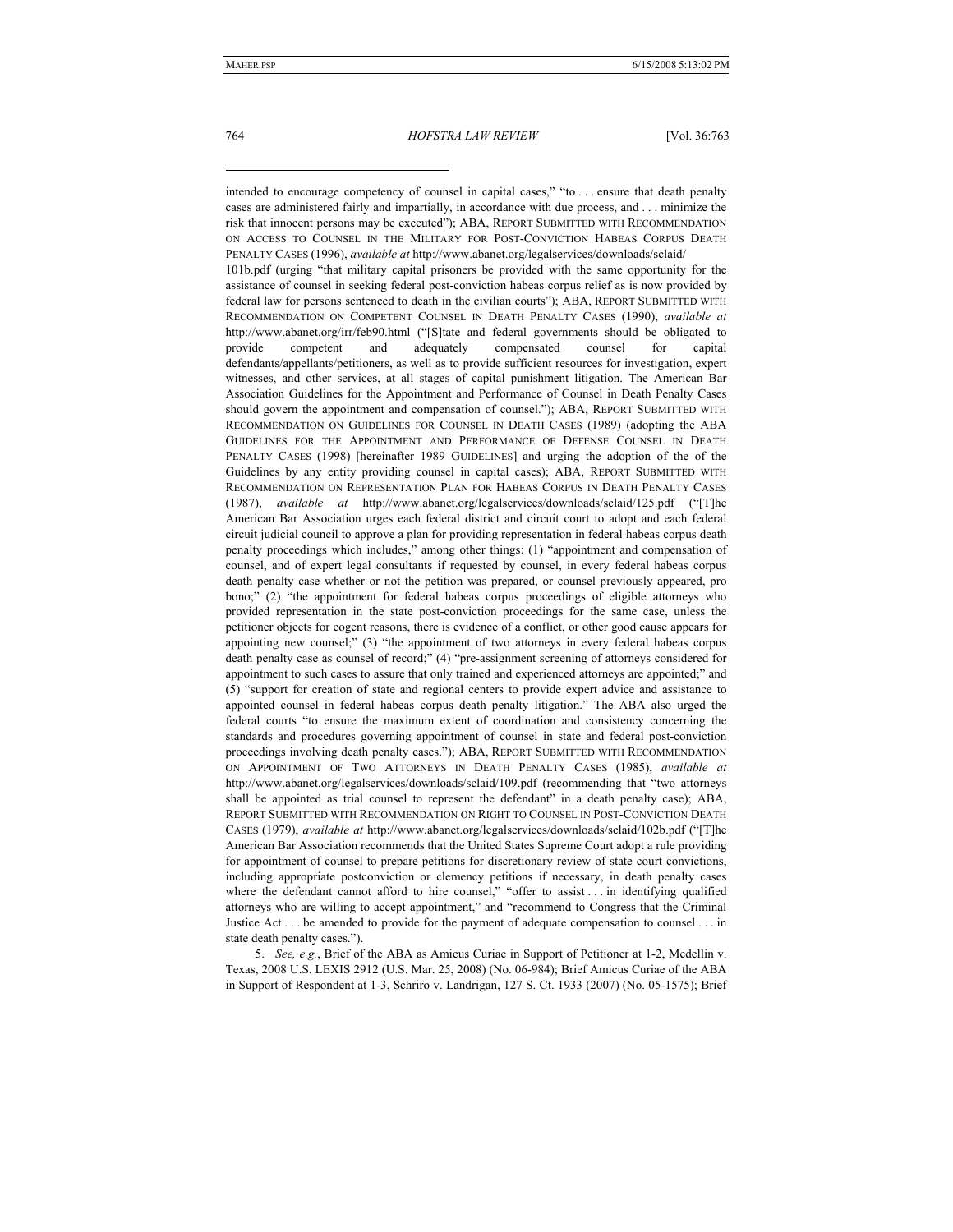### 2008] *THE ABA AND THE SUPPLEMENTARY GUIDELINES* 765

Penalty Representation Project<sup>7</sup>—have been directed at identifying problems and working to improve the systems that provide counsel to indigent defendants. As stated in its 1990 Task Force Report:

The American Bar Association is persuaded that the principal failings of the capital punishment review process today are the inadequacy and inadequate compensation of counsel at trial and the unavailability of counsel in state post-conviction proceedings. The absence of adequate representation not only deprives capital defendants and deathsentenced prisoners of a meaningful defense and of meaningful access to state post-conviction remedies, but also greatly aggravates and protracts the death penalty review process. Specifically, the lack and inadequacy of counsel in state capital proceedings forces state and federal post-conviction judges to: adjudicate cases on the basis of incomplete and often incomprehensible records; resolve manifold colorable claims of ineffective assistance of counsel; dispose of myriad procedural questions—including exhaustion of state remedies, procedural default, and successive petition issues—arising from the failure of counsel to notice and assert meritorious claims for relief; and

of the ABA as Amicus Curiae in Support of Petitioner at 1, Bustillo v. Johnson, 548 U.S. 331 (2006) (No. 05-51); Brief of the ABA as Amicus Curiae in Support of Petitioner at 1-2, Medellin v. Dretke, 544 U.S. 660 (2005) (No. 04-5928); Brief Amicus Curiae of the ABA in Support of Petitioner at 1-4, Rompilla v. Beard, 545 U.S. 374 (2005) (No. 04-5462); Brief Amicus Curiae of the ABA in Support of the Respondent at 1-2, Roper v. Simmons, 543 U.S. 551 (2005) (No. 03- 633); Brief Amicus Curiae of the ABA in Support of the Petitioner at 1-4, Banks v. Cockrell, No. 02-8286 (U.S. July 11, 2003); Brief Amicus Curiae of the ABA in Support of Petitioner at 2-5, Wiggins v. Smith, 539 U.S. 510 (2003) (No. 02-311); Brief Amicus Curiae of the ABA in Support of Petitioner at 1, McCarver v. North Carolina, *cert. dismissed*, 533 U.S. 975 (2001) (No. 00-8727), *considered in* Atkins v. Virginia, 536 U.S. 304, 306 (2002); Motion of the ABA to File Brief as Amicus Curiae and Brief of Amicus Curiae in Support of Petitioner at 2, Gibson v. Head, *cert. denied*, 528 U.S. 946 (1999) (No. 99-77); Brief of Amicus Curiae ABA in Support of Petitioner at 2, Williams v. Taylor, 529 U.S. 362 (2000) (No. 98-8384).

 <sup>6.</sup> The 1990 Report of the ABA Task Force on Death Penalty Habeas Corpus involved an intensive, national study of cases in which defendants had been sentenced to death that included an investigation of "the entire system of post-conviction review of capital convictions and sentences." Ira P. Robbins, ABA, *Toward a More Just and Effective System of Review in State Death Penalty Cases*, 40 AM. U. L. REV. 1, 13 (1990). The report concluded that "[c]ompetent and adequately compensated counsel from trial through collateral review is thus the *sine qua non* of a just, effective, and efficient death penalty system." *Id.* at 17.

 <sup>7.</sup> The Death Penalty Representation Project was created in 1986. ABA, Death Penalty Representation Project, http://www.abanet.org/deathpenalty (last visited May 11, 2008). Its goals include "rais[ing] awareness about the lack of representation available to death row inmates, ... address[ing] this urgent need by recruiting competent volunteer attorneys and . . . offer[ing] these volunteers training and assistance, . . . [and] work[ing] for systemic changes in the criminal justice system that would assure those facing death are represented at all stages of the proceedings from trial through clemency by qualified, adequately compensated counsel." *Id.*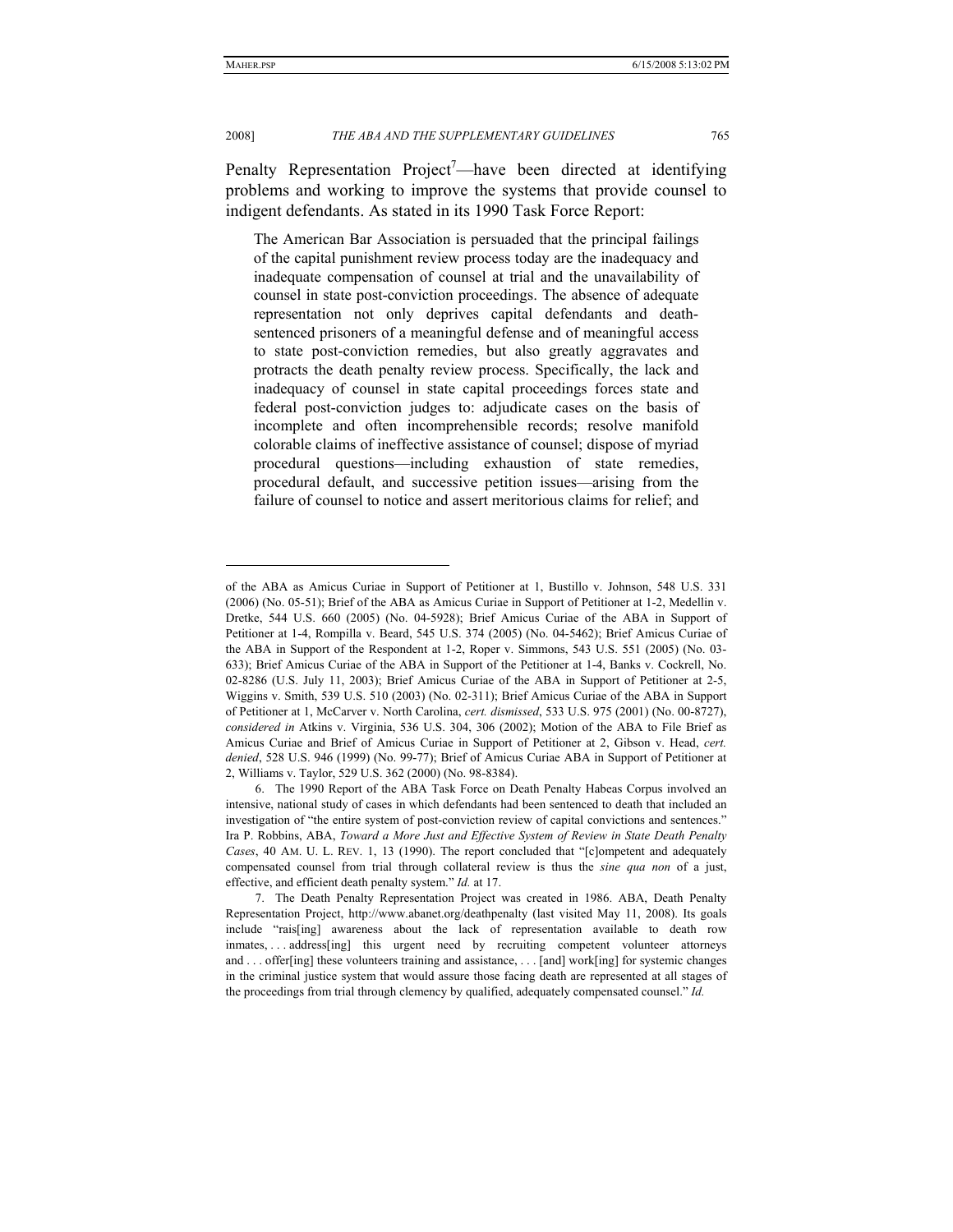766 *HOFSTRA LAW REVIEW* [Vol. 36:763

grant constitutionally mandated relief and costly retrials in numerous cases. 8

Since their approval in 2003, the revised ABA Guidelines have been recognized as national standards regarding the obligations of jurisdictions and defense counsel in capital cases. $\frac{9}{9}$  They have provided important guidance to judges and defense counsel regarding the minimum requirements of competent and effective legal representation. Courts have increasingly turned to the ABA Guidelines when deciding whether defense counsel's performance met the requirements of the Sixth Amendment and delivered the "high quality" legal representation that each capital defendant and death-sentenced prisoner deserves.<sup>10</sup>

The revised edition of the ABA Guidelines greatly expanded and updated an earlier set that had been published in  $1989$ <sup>11</sup>. In addition to taking into account intervening legal and case law developments, $12$  the ABA Advisory Committee<sup>13</sup> also identified areas of legal practice that had proved particularly problematic and sought to provide specific guidance to remedy some of the most serious mistakes made by counsel and other actors in the criminal justice system.

One of these errors was the frequent failure of defense counsel to investigate and present mitigation evidence during the penalty phase of a capital trial. This was true despite the fact that the importance of mitigation evidence was not a new concept. It has long been held that

<sup>8.</sup> Robbins, *supra* note 6, at 16 (footnote omitted).

 <sup>9. &</sup>quot;The objective of these Guidelines is to set forth a national standard of practice for the defense of capital cases in order to ensure high quality legal representation for all persons facing the possible imposition or execution of a death sentence by any jurisdiction." ABA GUIDELINES, *supra*  note 1, at Guideline 1.1(A).

 <sup>10.</sup> More than eighty state and federal death penalty cases, including cases decided by the United States Supreme Court, cite the ABA Guidelines as authority in cases in which the performance and obligations of defense counsel are considered. *See* ABA, Cases that Cite to the ABA Guidelines for the Appointment and Performance of Defense Counsel in Death Penalty Cases, http://www.abanet.org/deathpenalty/resources/docs/List\_of\_Cases\_that\_cite\_to\_GL\_MAR 2008.doc (last visited May 11, 2008).

 <sup>11.</sup> *See* ABA GUIDELINES, *supra* note 1, at Introduction; *see generally* 1989 GUIDELINES, *supra* note 4.

 <sup>12.</sup> Among these was the passage of the Anti-Terrorism and Effective Death Penalty Act (AEDPA) in 1996 which, *inter alia*, established strict deadlines for the filing of federal habeas petitions, limited the scope of review of state court decisions, severely restricted the ability of prisoners to file successive petitions, and generally limited the availability of federal habeas for state prisoners. *See* ABA GUIDELINES, *supra* note 1, at Guideline 1.1, commentary n.34.

 <sup>13.</sup> Members of the ABA Advisory Committee included experienced capital defenders, volunteer death penalty lawyers, law school professors, representatives from national defender organizations and members of many ABA Sections, including the Criminal Justice Section. For a complete list of Advisory Committee Members, see *id.* at Acknowledgements.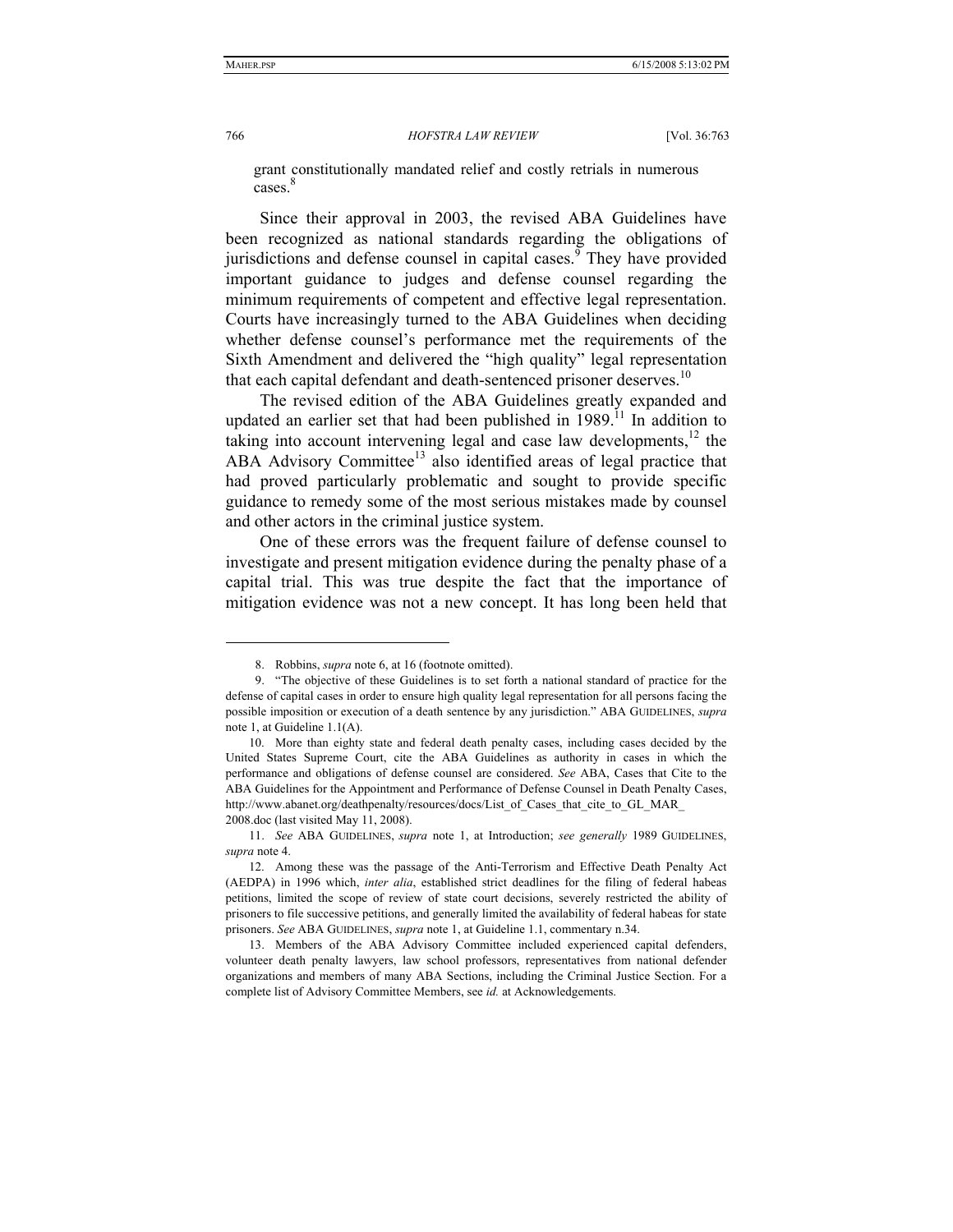#### 2008] *THE ABA AND THE SUPPLEMENTARY GUIDELINES* 767

"[f]or the determination of sentences, justice generally requires . . . that there be taken into account the circumstances of the offense together with the character and propensities of the offender."<sup>14</sup> Mitigation evidence took on a more urgent importance after the Supreme Court reinstated the death penalty in 1976. In *Gregg v. Georgia*, <sup>15</sup> the United States Supreme Court believed it could eliminate concern about the arbitrariness of the death penalty with a bifurcated trial procedure.<sup>16</sup> The Court sought to guide and narrow a jury's discretion in a discrete penalty phase and permit it to consider specific information about the appropriateness of sentencing a particular defendant to death:

Since the members of a jury will have had little, if any, previous experience in sentencing, they are unlikely to be skilled in dealing with the information they are given. . . . To the extent that this problem is inherent in jury sentencing, it may not be totally correctable. It seems clear, however, that the problem will be alleviated if the jury is given guidance regarding the factors about the crime and the defendant that the State, representing organized society, deems particularly relevant to the sentencing decision.<sup>1</sup>

The Court went on to explain:

[T]he jury's attention is focused on the characteristics of the person who committed the crime: Does he have a record of prior convictions for capital offenses? Are there any special facts about this defendant that mitigate against imposing capital punishment (e.g., his youth, the extent of his cooperation with the police, his emotional state at the time of the crime). $^{18}$ 

To achieve the objective of "individualizing sentencing"<sup>19</sup> in capital cases, therefore, it was clear that defense counsel had to develop and present a detailed picture of the defendant's background, character, and

<sup>14.</sup> Pennsylvania *ex rel.* Sullivan v. Ashe, 302 U.S. 51, 55 (1937); *see also* Williams v. Oklahoma, 358 U.S. 576, 585 (1959); Williams v. New York, 337 U.S. 241, 247 (1949). Otherwise, "the system cannot function in a consistent and a rational manner." ABA PROJECT ON STANDARDS FOR CRIMINAL JUSTICE, STANDARDS RELATING TO: SENTENCING ALTERNATIVES AND PROCEDURES 201 (Approved Draft 1968); *see* PRESIDENT'S COMM'N ON LAW ENFORCEMENT AND ADMIN. OF JUSTICE, THE CHALLENGE OF CRIME IN A FREE SOCIETY 144 (1967); MODEL PENAL CODE § 7.07 cmt. 1 (Tentative Draft No. 2, 1954).

 <sup>15. 428</sup> U.S. 153 (1976).

 <sup>16.</sup> *Id.* at 195.

<sup>17.</sup> *Id.* at 192 (citation omitted); *see also* ABA PROJECT ON STANDARDS FOR CRIMINAL JUSTICE, *supra* note 14, at 46-47; PRESIDENT'S COMM'N ON LAW ENFORCEMENT AND ADMIN. OF JUSTICE, *supra* note 14, at 145.

 <sup>18.</sup> *Gregg*, 428 U.S. at 197.

<sup>19.</sup> *See* Woodson v. North Carolina, 428 U.S. 280, 304 (1976).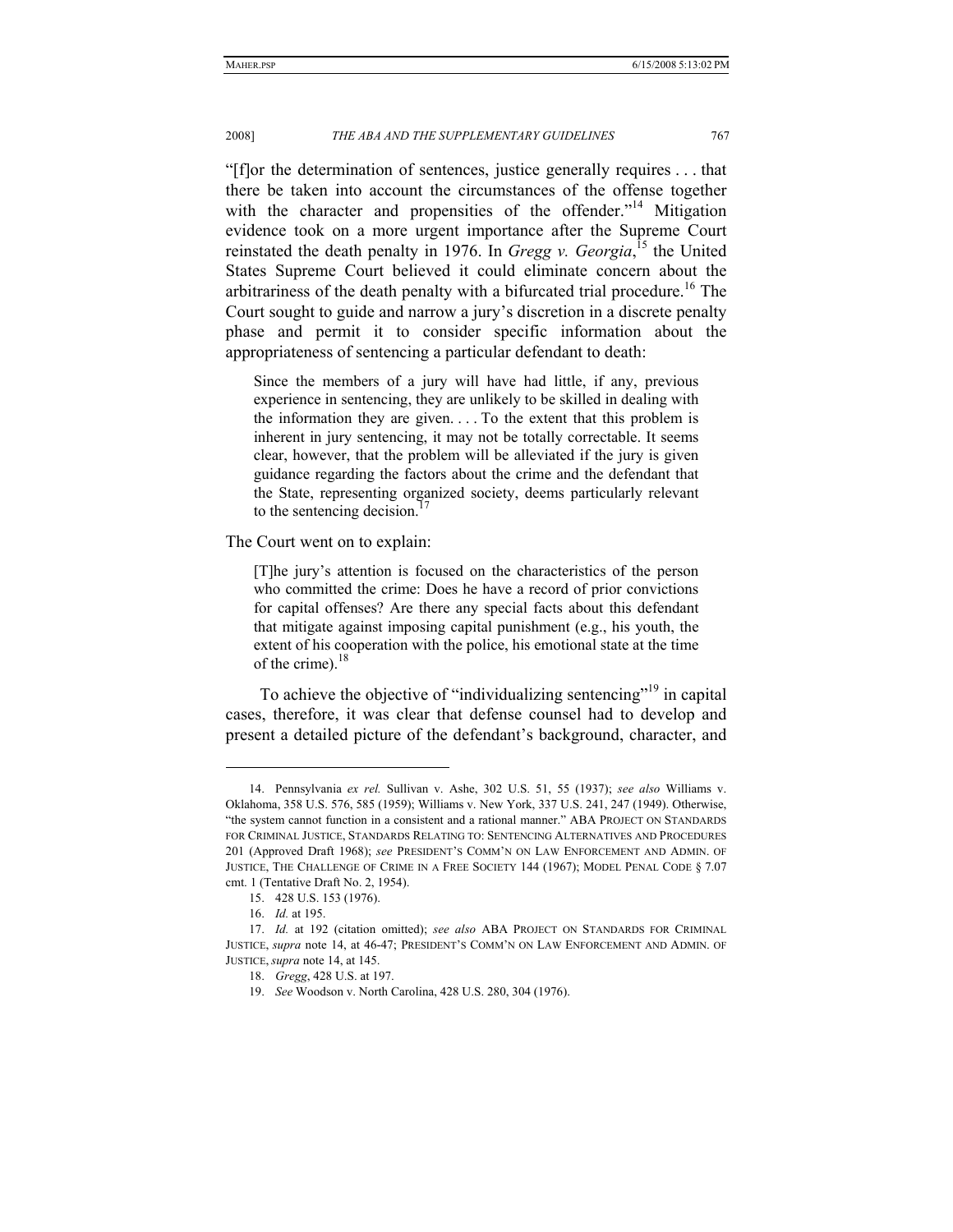#### 768 *HOFSTRA LAW REVIEW* [Vol. 36:763

life experiences to the jury. To present a complete portrait, however, counsel had to move well beyond the limited statutory factors that most capital sentencing statutes identified.<sup>20</sup> Experience taught them that the best mitigation evidence was found on front porches in conversations with family members, and in discussions with school teachers who remembered the neglected and abused children from their classes years earlier. There was no blueprint for the mitigation investigation that had to occur for a client's life to be saved. But these compelling details had the potential to transform the prosecution's "monsters" and "coldblooded killers" into tragic figures for whom juries could find mercy.<sup>21</sup> Mitigation evidence took center stage in death penalty cases as potentially the *only* way defense counsel could humanize their client and save his life.

It was surprising, therefore, that notwithstanding its literal life and death significance, the ABA Advisory Committee found many cases where a thorough and independent investigation and presentation of mitigation evidence had not occurred.<sup>22</sup> Worse, appellate decisions left no doubt that the result would have been different if the jury had heard the mitigation evidence at trial.<sup>23</sup> Given the general unavailability of

 <sup>20.</sup> Statutory mitigating factors generally track the language proposed by the Model Penal Code. MODEL PENAL CODE § 210.6(3)-(4) (Proposed Official Draft 1962), *quoted with approval in Gregg*, 428 U.S. at 193 n.44. For examples of statutes that track the mitigating factors of the Model Penal Code, see 18 U.S.C. § 3592(a) (2000); ALA. CODE § 13A-5-51 to -52 (2006); ARIZ. REV. STAT. ANN. § 13-703(G) (2007); ARK. CODE ANN. § 5-4-605 (2006); CAL. PENAL CODE § 190.3 (West 1999); COLO. REV. STAT. ANN. § 18.1.3-1201(4) (West 2007); FLA. STAT. ANN. § 921.141(6) (West 2006); 720 ILL. COMP. STAT. ANN. § 5/9-1(c) (West Supp. 2007); IND. CODE ANN. § 35-50- 2-9(c) (West 2004 & Supp. 2007); KAN. CRIM. CODE ANN. § 21-4626 (West Supp. 2007); KY. REV. STAT. ANN. § 532.025(2)(b) (LexisNexis 1999 & Supp. 2007); LA. CODE CRIM. PROC. ANN. art. 905.5 (1997); MD. CODE. ANN., CRIM. LAW § 2-303(h)(2) (LexisNexis 2002 & Supp. 2007); MISS. CODE ANN. § 99-19-101(6) (West 2006); MO. ANN. STAT. § 565.032(3) (West 1999); MONT. CODE ANN. § 46-18-304 (2007); NEB. REV. STAT. ANN. § 29-2523(2) (LexisNexis 2003); NEV. REV. STAT. ANN. § 200.035 (West 2000); N.H. REV. STAT. ANN. § 630.5(VI) (2007); N.M. STAT. ANN. § 31-20A-6 (West 2003); N.Y. CRIM PROC. LAW § 400.27(9) (McKinney 2005); N.C. GEN. STAT. § 15A-2000(f) (2007); OHIO REV. CODE ANN. § 2929.04(B) (West 2006); 42 PA. CONS. STAT. ANN. § 9711(e) (West 2007); S.C. CODE ANN. § 16-3-20(C)(b) (2003); TENN. CODE ANN. § 39-13-204(j) (2006); UTAH CODE ANN. § 76-3-207(4) (2003); VA. CODE ANN. § 19.2-264.4(B) (2004); WASH. REV. CODE ANN. § 10.95.070 (West 2002); WYO. STAT. ANN. § 6-2-102(j) (2007); OKLA. UNIFORM JURY INSTRUCTIONS: CRIMINAL OUJI-CR 4-79 (Vernon's 2d ed. 2007).

 <sup>21.</sup> *See* Gary Goodpaster, *The Trial for Life: Effective Assistance of Counsel in Death Penalty Cases*, 58 N.Y.U. L. REV. 299, 300-03 (1983).

<sup>22.</sup> *See* ABA GUIDELINES, *supra* note 1, at Guideline 10.7, commentary n.205.

 <sup>23.</sup> *See id.*; *see also* Sean D. O'Brien, *When Life Depends On It: Supplementary Guidelines for the Mitigation Function of Defense Teams in Death Penalty Cases*, 36 HOFSTRA L. REV. 693, 716-17 (2008) (quoting Williams v. Taylor, 529 U.S. 362, 395, 398 (2000)); Mark E. Olive & Russell Stetler, *Using the Supplementary Guidelines for the Mitigation Function of Defense Teams in Death Penalty Cases to Change the Picture in Post-Conviction*, 36 HOFSTRA L. REV. 1067, 1069-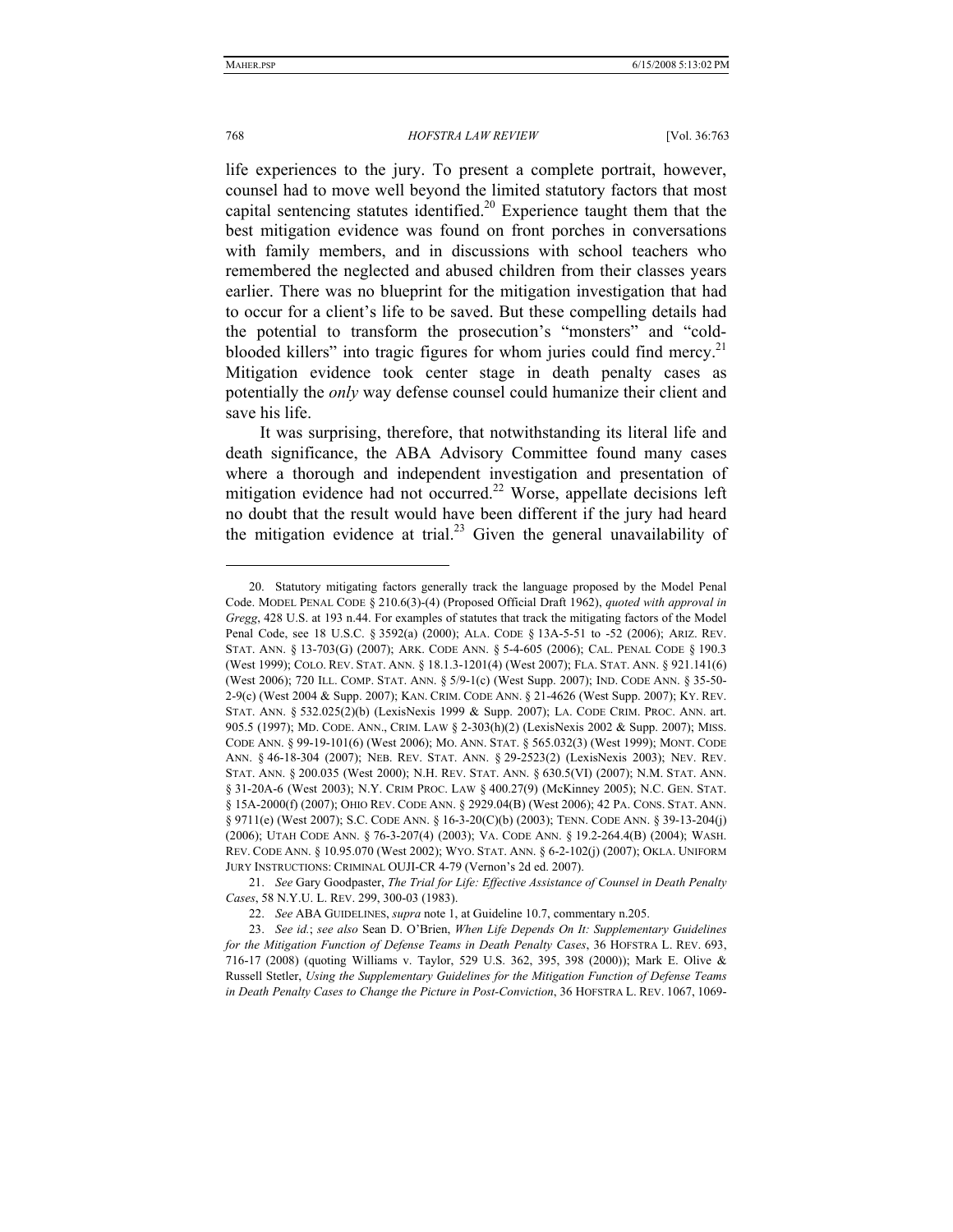2008] *THE ABA AND THE SUPPLEMENTARY GUIDELINES* 769

competent counsel in post-conviction proceedings, $24$  the number of defendants affected by the failure to find and present mitigation evidence at trial was incalculable.

It became apparent that the reason for this failure was not that lawyers did not understand that the development of mitigation evidence was critical. It was that most of them just did not know how to do it properly. Lawyers are generally unprepared and ill-equipped to discover mitigation evidence without expert assistance. The special skills and abilities necessary to obtain the sensitive and sometimes embarrassing evidence about a client's life experiences from family members and other sources are often beyond the abilities of even the most skilled courtroom lawyer.<sup>25</sup> While there is no question that obtaining mitigation evidence and presenting it at trial and in post-conviction proceedings remains the ultimate responsibility of defense counsel, it is equally clear that the assistance of a mitigation specialist is necessary to achieve that objective.

*Id.* 

<sup>73 (2008) (</sup>discussing Rompilla v. Beard, 545 U.S. 374 (2004); Wiggins v. Smith, 539 U.S. 510 (2003); *Williams*, 529 U.S. at 362).

 <sup>24.</sup> *See* Eric M. Freedman, Giarratano *Is a Scarecrow: The Right to Counsel in State Capital Postconviction Proceedings*, 91 CORNELL L. REV. 1079, 1086-88 (2006).

 <sup>25.</sup> *See* ABA GUIDELINES, *supra* note 1, at Guideline 4.1, commentary ("Mitigation specialists possess clinical and information-gathering skills and training that most lawyers simply do not have. They have the time and the ability to elicit sensitive, embarrassing and often humiliating evidence (e.g., family sexual abuse) that the defendant may have never disclosed."); SUPPLEMENTARY GUIDELINES FOR THE MITIGATION FUNCTION OF DEFENSE TEAMS IN DEATH PENALTY CASES, Guideline 5.1(C)-(D), *in* 36 HOFSTRA L. REV. 677 (2008) [hereinafter SUPPLEMENTARY GUIDELINES]. As outlined in the Supplementary Guidelines:

Mitigation specialists must be able to identify, locate and interview relevant persons in a culturally competent manner that produces confidential, relevant and reliable information. They must be skilled interviewers who can recognize and elicit information about mental health signs and symptoms, both prodromal and acute, that may manifest over the client's lifetime. They must be able to establish rapport with witnesses, the client, the client's family and significant others that will be sufficient to overcome barriers those individuals may have against the disclosure of sensitive information and to assist the client with the emotional impact of such disclosures. They must have the ability to advise counsel on appropriate mental health and other expert assistance. . . . The mitigation specialist must be able to furnish information in a form useful to counsel and any experts through methods including, but not limited to: genealogies, chronologies, social histories, and studies of the cultural, socioeconomic, environmental, political, historical, racial and religious influences on the client in order to aid counsel in developing an affirmative case for sparing the defendant's life.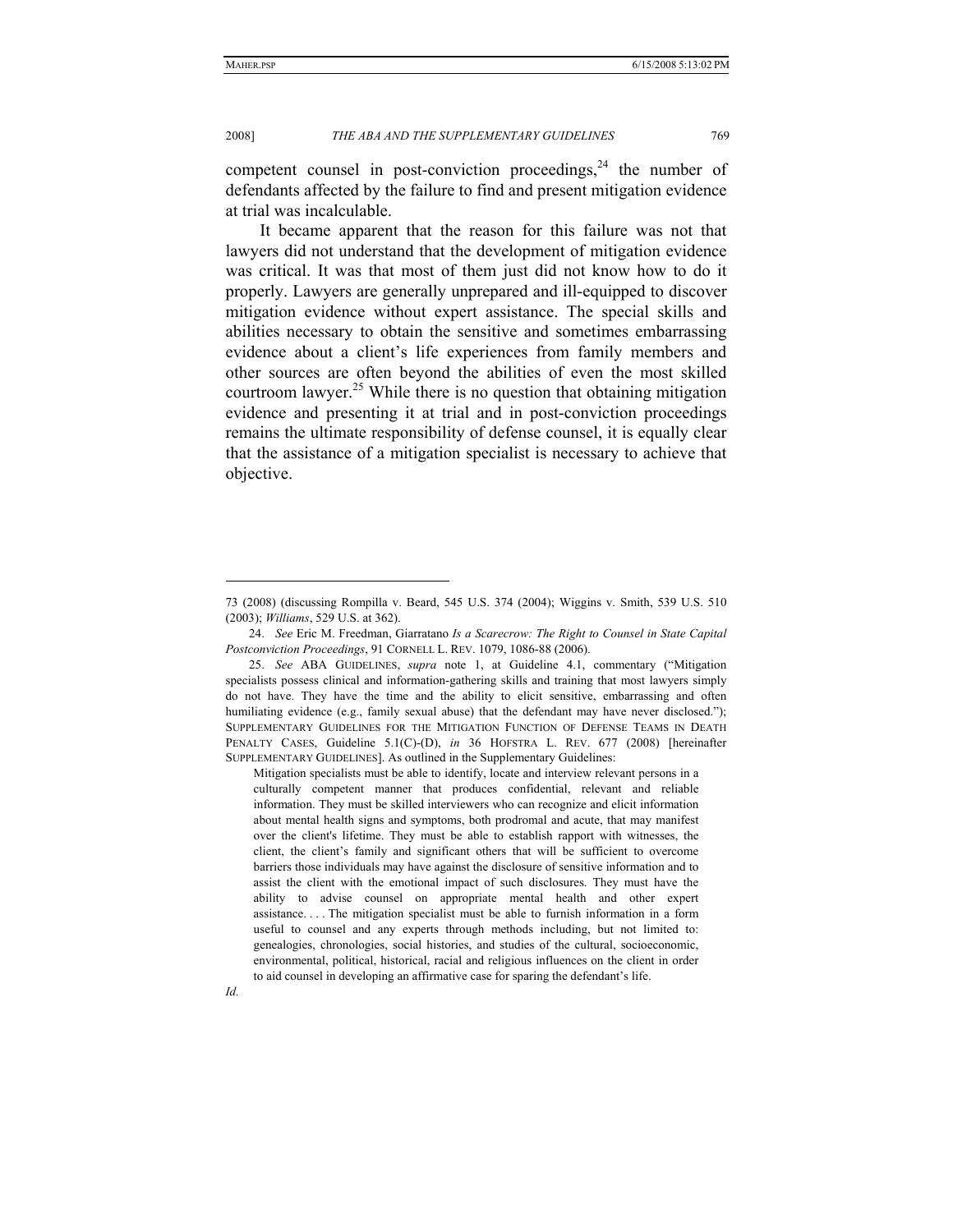The ABA addressed this problem in the revised ABA Guidelines with the concept of the "defense team."<sup>26</sup> It made clear the absolute requirement that capital defenders retain the assistance of a mitigation specialist as an essential member of any defense team.<sup>27</sup> The ABA Guidelines also require jurisdictions to provide the necessary funding to the defense to hire a mitigation specialist.<sup>28</sup> The ABA's strong endorsement of the value and importance of mitigation specialists in capital cases and post-conviction proceedings helped cement their role in capital cases.

The *Supplementary Guidelines for the Mitigation Function of Defense Teams in Death Penalty Cases* ("Supplementary Guidelines")<sup>29</sup> are a natural and complementary extension of the ABA Guidelines. They spell out important features of the existing standards of practice that enable mitigation specialists and defense attorneys to work together to uncover and develop evidence that humanizes the client. $30$  Most importantly, the Supplementary Guidelines will help defense counsel understand how to supervise the development of mitigation evidence and direct a key member of the defense team. This guidance is urgently needed. In my role as Director of the ABA Death Penalty Representation Project, I often receive inquiries from judges and lawyers about what training and experience a mitigation specialist should have before being appointed and what his or her responsibilities in a capital case should be. I also receive calls from mitigation specialists themselves, frustrated because defense counsel does not understand their role and what they need by way of support and direction. The Supplementary Guidelines will provide answers to many of those questions, continuing what the

In performing the mitigation investigation, counsel has the duty to obtain services of persons independent of the government and the right to select one or more such persons whose qualifications fit the individual needs of the client and the case. . . . Counsel has a duty to hire, assign or have appointed competent team members; to investigate the background, training and skills of team members to determine that they are competent; and to supervise and direct the work of all team members. Counsel must take whatever steps are necessary to conduct such investigation of the background, training and skills of the team members to determine that they are competent and to ensure on an ongoing basis that their work is of high professional quality.



<sup>26.</sup> ABA GUIDELINES, *supra* note 1, at Guideline 4.1. The "defense team" should comprise a minimum of two attorneys, one investigator, and one mitigation specialist. *Id.* at Guideline 4.1(A)(1).

<sup>27.</sup> *Id.* at Guideline 4.1.

<sup>28.</sup> *Id.* at Guideline 9.1.

 <sup>29.</sup> SUPPLEMENTARY GUIDELINES, *supra* note 25.

<sup>30.</sup> *See id.* at Guideline 4.1(A)-(B). The Supplementary Guidelines describe the duties of the mitigation specialist,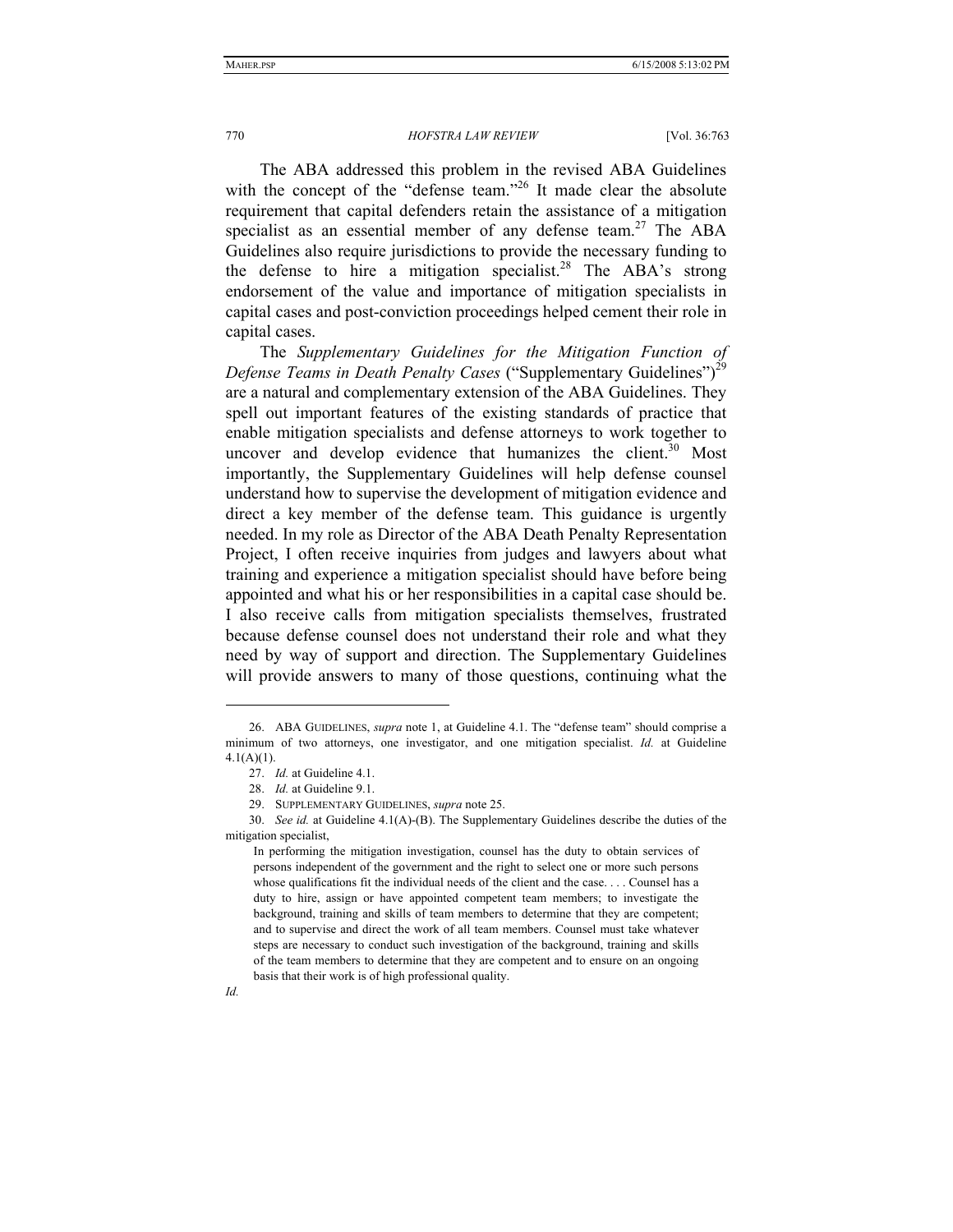#### 2008] *THE ABA AND THE SUPPLEMENTARY GUIDELINES* 771

ABA Guidelines began when they first described the unique role and responsibilities of mitigation specialists.<sup>31</sup>

For volunteer attorneys recruited by this Project<sup>32</sup> and other counsel inexperienced in capital litigation, the depth and scope of an investigation that meets the demands of the ABA Guidelines and Supplementary Guidelines can prove daunting. $33$  This task is made harder with the realization that the vast majority of the men and women who are charged with or convicted of capital crimes have backgrounds of violence, abuse, and neglect. As an essential part of any capital case investigation, families that have carefully hidden shameful secrets of incest, abuse, alcoholism, and mental illness for generations must now be persuaded to disclose these details. It is a difficult and intimidating process. These are not secrets that will be revealed to strangers on the first visit, or even perhaps the third or fourth. Yet the damaging and destructive nature of these secrets is the very evidence that might convince a jury to spare a client's life.

The crisis of counsel that exists in the death penalty system means that we must rely on the good will and assistance of members of the private bar to represent death row prisoners without counsel.<sup>34</sup> Many of the volunteer lawyers that I recruit have never handled a death penalty case before.<sup>35</sup> Developing mitigation evidence and making a case for the life of their client is one of the most important tasks defense lawyers

<sup>31.</sup> ABA GUIDELINES, *supra* note 1, at Guideline 4.1(B), commentary.

<sup>32.</sup> For a list of volunteer firms recruited by the ABA Death Penalty Representation Project since 1998, see ABA, Volunteer Law Firms Death Penalty Representation Project, http://www.abanet.org/deathpenalty/participatingfirms/home.shtml (last visited May 11, 2008).

 <sup>33.</sup> Daniel S. Brennan is a volunteer lawyer from DLA Piper who was recruited by the Project to represent a death-sentenced man without counsel in a southern jurisdiction. "We really were grasping for where to start," said Brennan about beginning the mitigation investigation without the assistance of a skilled and experienced mitigation specialist. After a mitigation specialist joined the defense team, they found evidence to support the claim that their client was mentally retarded and succeeded in obtaining an evidentiary hearing on the question of the client's eligibility for a death sentence. "We had to learn to keep an open mind," said Brennan.

We didn't always know where to look and what we should be looking for. Our immediate reaction to some evidence was that it might not be useful; but then she'd turn it around and help us understand how it would help our case. Often it would lead to other evidence that was useful. She helped us map out a strategy and understand the case we needed to make for our client. I know we would not have been savvy enough to understand that without her assistance.

E-mail from Daniel S. Brennan, Partner, DLA Piper US LLP, to Robin M. Maher, Director, ABA Death Penalty Representation Project (Mar. 4, 2008, 18:07) (on file with author).

<sup>34.</sup> *See* Robin M. Maher, *Volunteer Lawyers and Their Extraordinary Role in the Delivery of Justice to Death Row Prisoners*, 35 U. TOL. L. REV. 519 (2004).

 <sup>35.</sup> However, while many volunteer lawyers have not previously handled a death penalty case, it is nonetheless possible for these lawyers to provide adequate representation. *See id.* at 521.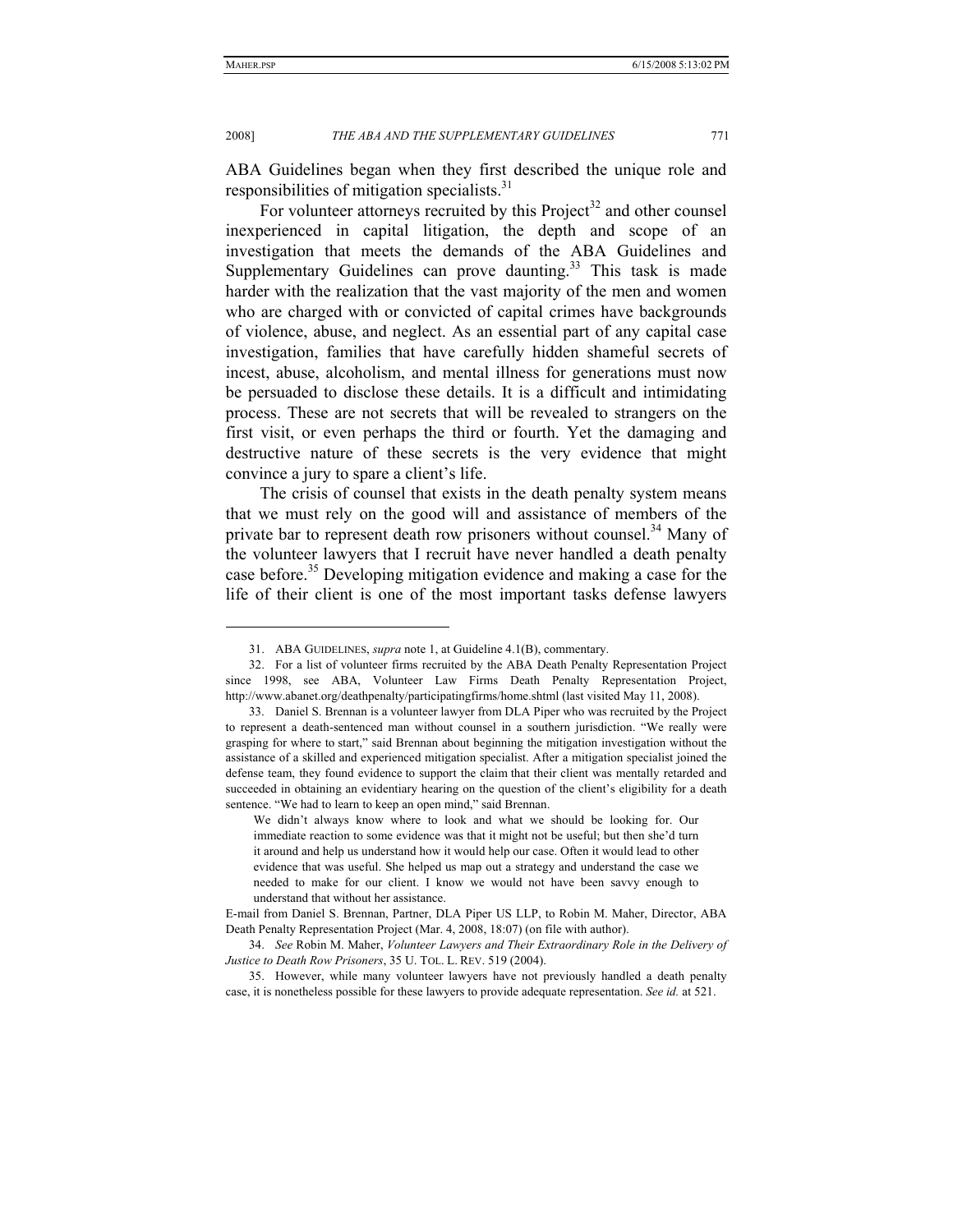must handle. But unlike the law of capital punishment, which they will eventually learn and master, developing mitigation evidence that may result in a different sentence for their client is not easy for volunteer lawyers, even when they are among the country's top litigators. For outof-state lawyers who volunteer far from home, even the local accents are sometimes hard to understand. As a matter of survival, many families and communities have learned to conceal information about illegal activity and harmful behavior from strangers. This compelling and potentially life-saving evidence is often invisible to the untrained eye.

It is in this way that mitigation specialists—skilled in interviewing techniques, experienced in developing social histories, knowledgeable about cultural and racial differences, expert in recognizing the signs of mental disorders and impairments—do what most lawyers are simply unable to do. The evidence that a competent mitigation expert gathers will provide defense counsel with the tools that can save her client's life—counsel's ultimate responsibility. Without this evidence, it is impossible for defense counsel to represent her client effectively.<sup>36</sup>

The Supplementary Guidelines assist defense counsel in choosing and supervising the work of mitigation specialists throughout the course of the investigation. For inexperienced counsel, this guidance will be indispensable. Hiring a mitigation specialist who does not have appropriate training, skills, and experience is as disastrous as not hiring a mitigation specialist at all. In either case, the evidence is unavailable. The results of any mitigation investigation are only as good as the person seeking the evidence. Mitigation specialists must know where to look, who to talk to, and how to analyze the information properly. The Supplementary Guidelines provide important information to defense counsel about who they should hire and what mitigation specialists should do during the course of an investigation. $37$ 

Like other professionals, mitigation specialists must be given the necessary tools to perform competently. Judges who use the Supplementary Guidelines will understand why they must ensure adequate funding and avoid placing unreasonable limits on the ability of mitigation specialists to interview witnesses and travel for in-person interviews.38 Appellate judges will better understand the mitigation

 <sup>36.</sup> *See, e.g.*, Wiggins v. Smith, 539 U.S. 510 (2003) (holding that defense counsel's failure to present existing mitigation evidence fell short of professional standards); *see also supra* note 22-23 and accompanying text.

<sup>37.</sup> SUPPLEMENTARY GUIDELINES, *supra* note 25, at Guidelines 5.1, 10.11.

<sup>38.</sup> *See* Helen G. Berrigan, *The Indispensable Role of the Mitigation Specialist in a Capital Case*, 36 HOFSTRA L. REV. 819, 823-27 (2008).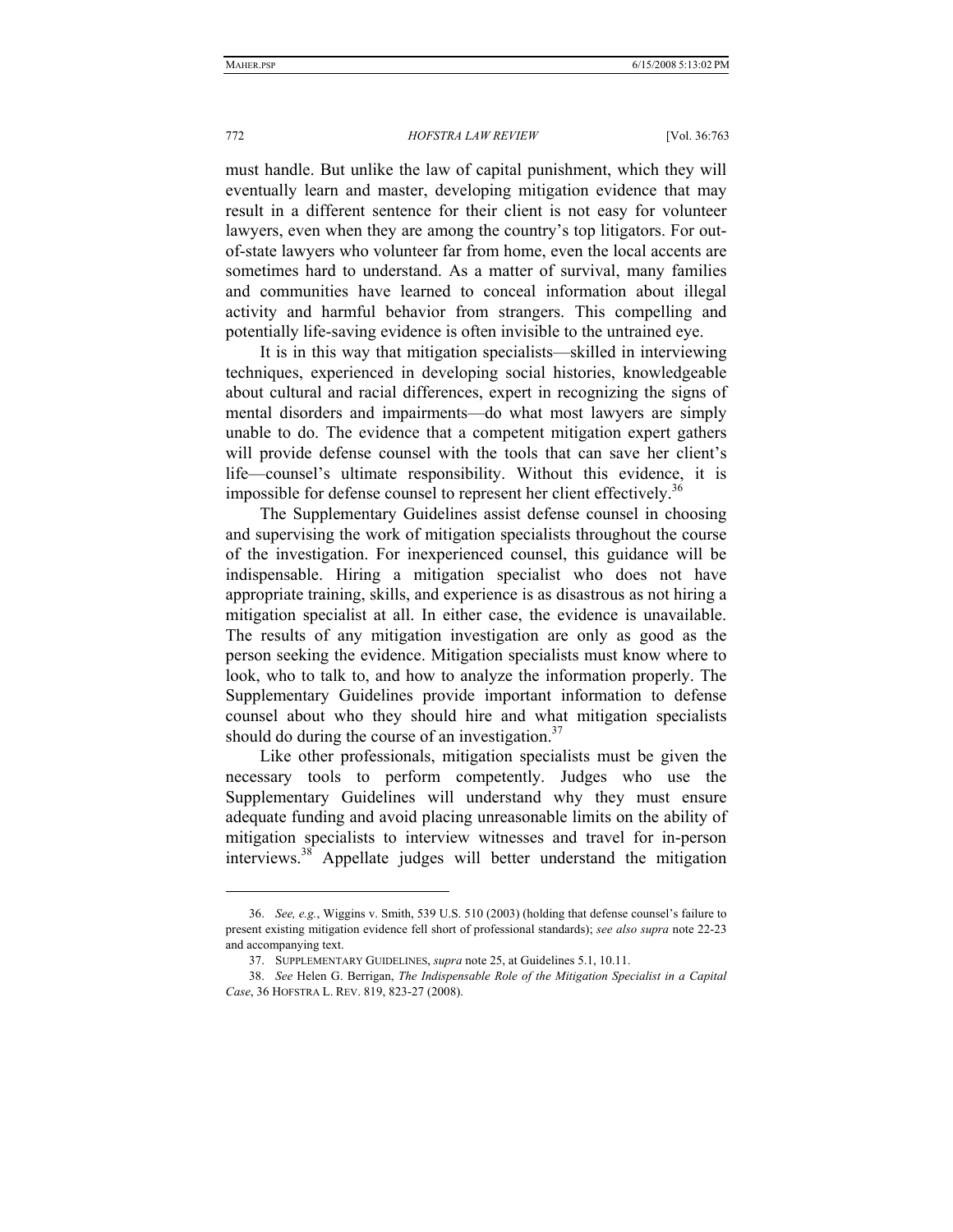#### 2008] *THE ABA AND THE SUPPLEMENTARY GUIDELINES* 773

function and what should have happened at trial. $39$  The Supplementary Guidelines provide a detailed description of the scope and breadth of a mitigation investigation, a process that may span multiple jurisdictions and involve several generations of a family.<sup>40</sup> Mitigation investigations must begin immediately and often require months of intense effort to gather the necessary information.<sup>41</sup> Restrictions that limit the ability of mitigation specialists to meet the requirements of independence and thoroughness may ultimately prove fatal to the client.

Unsurprisingly, an increased understanding of the value provided by mitigation specialists has resulted in an unmet demand for the services of these skilled professionals. In many jurisdictions, there is a desperate need for trained and experienced mitigation specialists to be available to defense counsel. I often receive calls asking for referrals to mitigation specialists, and the volunteer lawyers I recruit rely on me to find the necessary experts. Too often I must tell them that there are not enough trained and experienced mitigation specialists for all those who need them.

The Supplementary Guidelines can be used to create training programs and to recruit gifted and interested individuals to enter this professional field. This development should be a priority for the criminal justice community. It is only with the assistance of skilled mitigation specialists that we can finally deliver on the promise of competent legal representation for all capital defendants.

#### \*\*\*\*\*\*\*\*\*\*

In a previous article for the *Hofstra Law Review*, I wrote about the importance of the "guiding hand of counsel" in death penalty cases and the urgent need for reform of the systems that provide counsel to indigent defendants.<sup>42</sup> The most effective way to increase accuracy and reduce the number of wrongful convictions<sup>43</sup> is to achieve this reform.

<sup>39.</sup> *See* William M. Bowen, Jr., *A Former Alabama Appellate Judge's Perspective on the Mitigation Function in Capital Cases*, 36 HOFSTRA L. REV. 805 (2008) (describing a retired appellate judge's experiences with, and appreciation of, defense teams in capital cases).

<sup>40.</sup> *See* SUPPLEMENTARY GUIDELINES, *supra* note 25, at Guideline 10.11.

 <sup>41.</sup> *See* O'Brien, *supra* note 23, at 747 n.257; Olive & Stetler, *supra* note 23, at 1078-80.

<sup>42.</sup> *See* Robin M. Maher, *'The Guiding Hand of Counsel' and the ABA Guidelines for the Appointment and Performance of Defense Counsel in Death Penalty Cases*, 31 HOFSTRA L. REV 1091, 1091-95 (2003).

 <sup>43.</sup> As of February 2008, 127 people in 26 states have been released from death row since 1973 with evidence of their innocence. Death Penalty Information Center, The Innocence List, http://www.deathpenaltyinfo.org/article.php?scid=6&did=110 (last visited May 11, 2008).